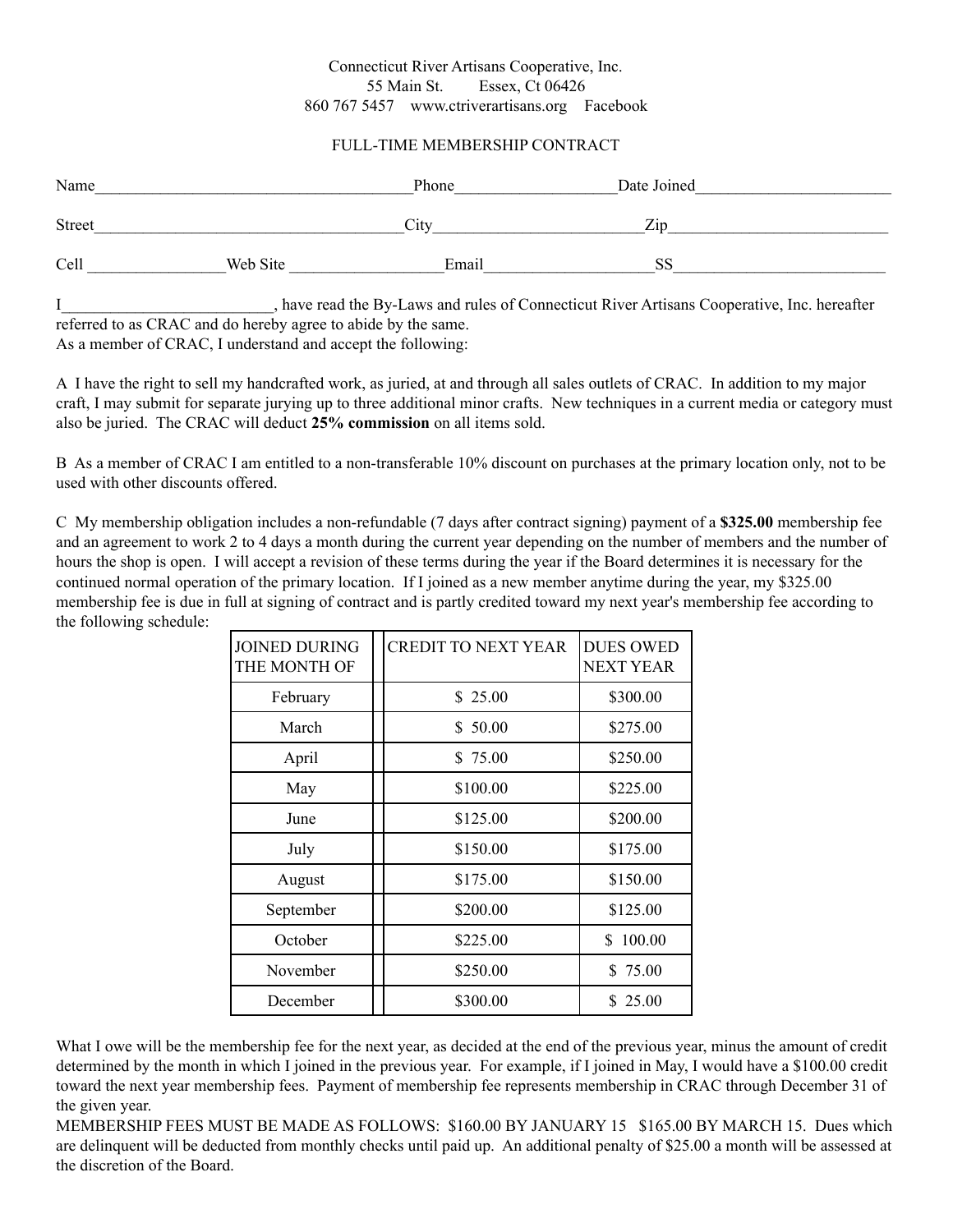D We operate under a Connecticut charter as a not-for-profit corporation, and, as such, dues and fees are non-refundable

E I understand that I am personally responsible for the shop being open the specified hours and operational on days that I am scheduled to work. I agree to operate the shop the number of days specified by the Board, to take my share of week-ends and holidays. I agree to work at least one weekend day a month. I understand that it is my responsibility to find a replacement for myself if I cannot work on a day that I signed up to work. I agree to actively participate on one of the committees, or assume a fair share of the responsibilities necessary for the smooth and successful operation of CRAC.

F I agree to provide and maintain a representative display of my work and to rotate some of my inventory every three months. I recognize that the Display Committee (to be determined) has the responsibility to provide an equitable and representative showing of all members work; that they reserve the right to ask the member to move or rotate their inventory; and that they determine all displays and have the sole responsibility for set up and movement of displays.

G I agree to exhibit only merchandise of the same quality standards as the original juried work. The Display Committee at the discretion of the Board, reserves the right to remove any items that do not fall into the category(s) of the original quality pieces juried, or do not come up to the standards of the original work accepted.

H I am welcome to attend Board Meetings and agree to attend at least one General Meeting held each year. As a voting member of good standing, I am entitled to vote at each meeting I attend on all issues brought to a vote before the full membership or a quorum.

I The CRAC will be responsible for collecting and paying Ct Sales Tax collected on my work sold under my own CT sales tax number.

J I agree to inform the Board within 30 days of the end of this contract period regarding my intentions of renewing my contract for the next year.

K I agree to abide by the rules and regulations which have been made by the Board to insure a smooth running operation.

L In the event that either party to this contract does not fulfill the terms of the said contract, the matter will be resolved by the Board. Their decision will be final. Membership may be terminated by majority vote of the Board for willful violations of contract terms or for actions detrimental to the purposes, operations, and best interest of the cooperative.

M I agree that the Board reserves the right to withhold my monthly paycheck if I do not work the number of days for the given month as required by my contract. I agree that the Board will issue my paycheck to me only when I have fulfilled my work schedule.

N The undersigned hereby releases the CRAC as well as any individual member or agent or employee of the CRAC from any and all liability for personal injury or property loss or damage which might occur. The undersigned waives any claim which it might have in the future on account of any damage or injury of any kind which may result. The undersigned recognized that the CRAC bears no liability resulting from the sale of any of my work sold by or through the CRAC.

O This contract may be renewed at the end of the twelve month period at the discretion of the Board of Connecticut River Artisans Cooperative, Inc. The renewal is to be recorded in the minutes of the Board.

| Signature              | <b>SSN</b>                      | Sales Tax# |          |
|------------------------|---------------------------------|------------|----------|
| Major Craft:           | Minor Crafts: $(1)$             | (2)        |          |
| (3)                    | <b>Committee Responsibility</b> | Web Site:  |          |
| Accepted by (for CRAC) |                                 | Date       | 7/1/2021 |